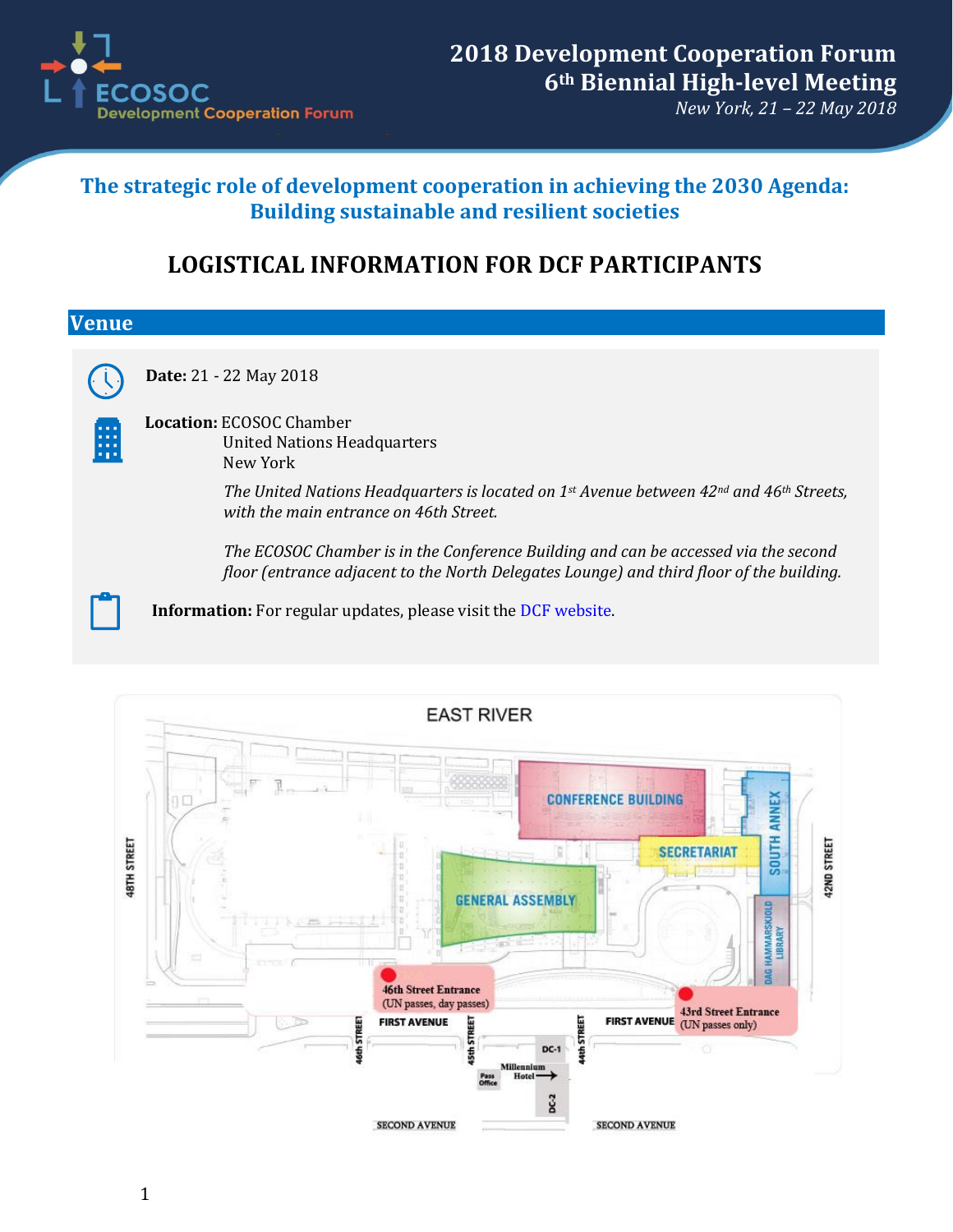## **Registration**

The forum is open to representatives of member States and observers, members of parliament, local governments, UN entities, international organizations, multilateral development banks, civil society organizations, foundations, academia and the private sector.

#### **Registering to receive a UN grounds pass**

- Participants who are already in possession of a valid UN grounds pass will be able to attend the forum without registration. NGOs in consultative status with ECOSOC can designate representatives to obtain passes for UN premises.
- Participants who do not currently have a valid UN grounds pass must register with the DCF team [\(dcf@un.org\)](mailto:dcf@un.org) by *Tuesday, 15 May 2018*. *Registrations submitted after the deadline cannot be processed.* Registrations will be reviewed individually. Once registrations are approved, a UN staff member will communicate by e-mail when and where to collect UN grounds passes. Participants are requested to bring with them a photo ID (Passport, National ID or a Driving License). The temporary pass will provide access to the ECOSOC Chamber, where the forum will be held, and to the side event venues in the Conference Building.

## **Documentation**

The provisional programme, concept notes, Report of the Secretary-General on "Trends and progress in international development cooperation" and other relevant material are available on the [DCF website.](https://www.un.org/ecosoc/en/node/996604) Please bring your own copies of documents, as the 2018 DCF aims to be 'paper smart'.

## **Passport and visa requirements**

Many overseas visitors will require a visa for entry into the United States. Participants are responsible for their own visa arrangements. The United Nations will not be able to support visa application procedures apart from issuing personal invitation letters.

Participants should contact the nearest United States embassy or consulate, in the country of departure (http://www.usembassy.gov/), as soon as possible to determine whether a visa is required, or visit the US State Department website at: https://travel.state.gov/content/travel/en/us-visas.html for further information. To obtain a visa to attend the 2018 DCF, please present the official letter of invitation to the forum in your name, along with the visa application form, any accompanying documentation and a passport valid for six months after departure from the United States.

There are currently 38 Visa Waiver countries that as of 12 January 2009 require an Electronic Travel Authorization (ESTA) prior to departure: Andorra, Australia, Austria, Belgium, Brunei, Chile, Czech Republic, Denmark, Estonia, Finland, France, Germany, Greece, Hungary, Iceland, Ireland, Italy, Japan, Latvia, Liechtenstein, Lithuania, Luxembourg, Malta, Monaco, Netherlands, New Zealand, Norway, Portugal, San Marino, Singapore, Slovakia, Slovenia, Republic of Korea, Spain, Sweden, Switzerland, Taiwan (Province of China), United Kingdom. For details see: https://travel.state.gov/content/travel/en/us-visas/tourismvisit/visa-waiver-program.html

**IMPORTANT:** Please check whether you need a **transit visa** for countries in which you may have to transfer/stop over during your trip to/from New York.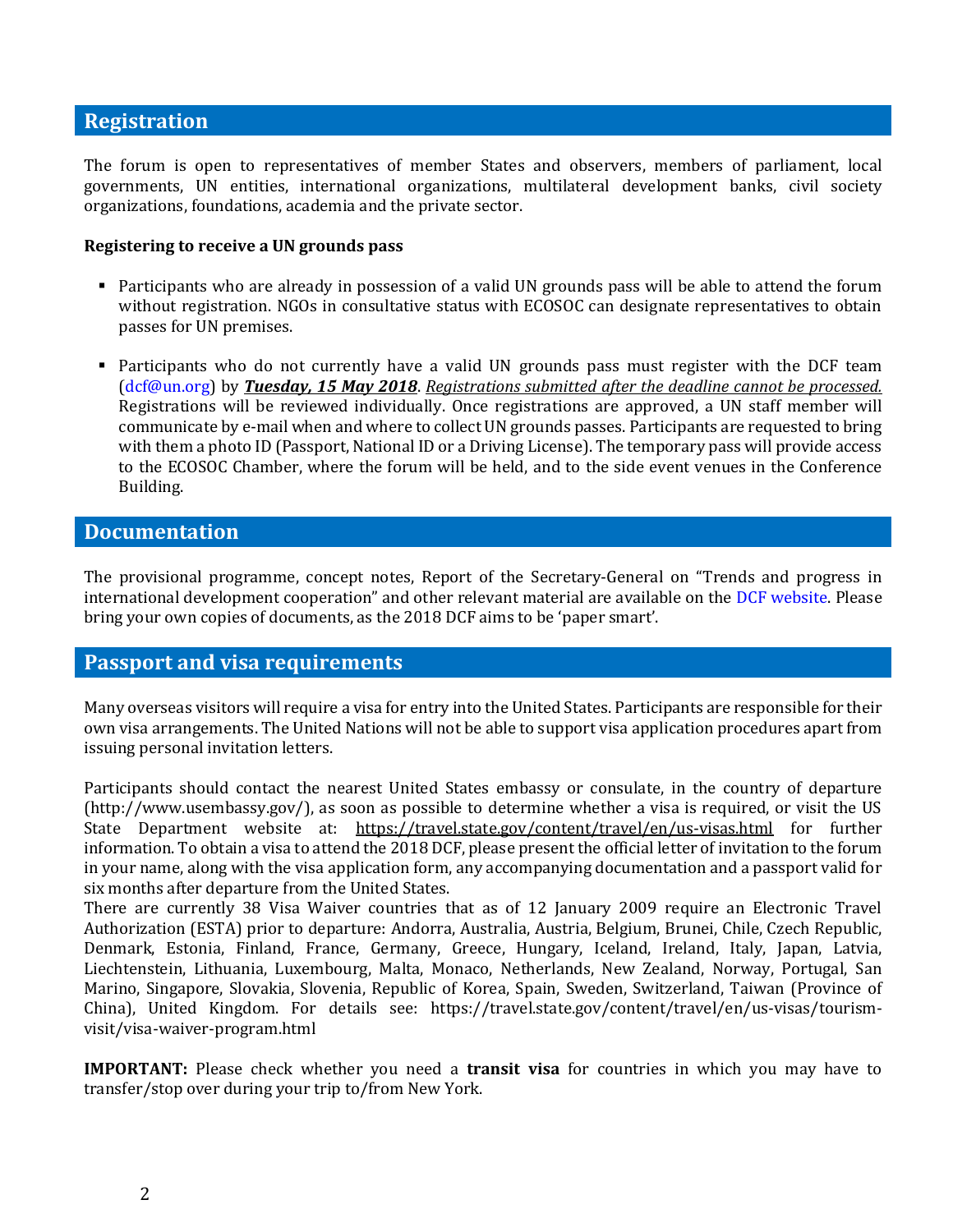## **Transportation in New York**

Subway: Number 4, 5, 6 or 7 trains to Grand Central Station: walk east to  $1<sup>st</sup>$  Avenue.

Buses: Coming from lower Manhattan, bus M15 will stop on 1st Avenue in front of the United Nations. From uptown, bus M15 will run on 2<sup>nd</sup> Avenue and stop on 46<sup>th</sup> and 42<sup>nd</sup> Streets. Buses M42 and M104 stop on 42<sup>nd</sup> Street and 1st Avenue in both directions.

Taxis: New York City taxis are available from any destination.

#### **Hotel accommodation**

Participants must arrange their own hotel reservations. Please note that hotel reservations will generally only be guaranteed with a credit card. You can find a list of hotels close to the United Nations headquarters at the end of this document.

## **Other logistical information**

**Banks:** The United Nations Federal Credit Union (UNFCU) is located on floor 1B of the United Nations General Assembly Building (405 E. 42nd Street). The bank's opening hours are 8:00 am – 4:00 pm. There is an automated teller machine (ATM) and foreign currency exchange at the bank, as well as UNFCU ATMs in the lobby of the Secretariat Building.

**Post Office:** The United Nations has postal services located in the Concourse level of the General Assembly Building near the UN Gift Shop. Hours of operation are 9:30 am-5:30 pm.

**Medical services:** Participants are responsible for making their own insurance arrangements, including life, health and other forms of insurance deemed appropriate. The UN medical office is open during regular working hours, from 9:00 a.m. to 5:00 p.m. at the UN Secretariat Building (5<sup>th</sup> floor).

**Dining:** The United Nations has several dining options. For information, please see [here.](https://unitednations.catertrax.com/) There are vending machines on the ground floor. Restaurants are available within short walking distance of United Nations Headquarters.

## **Contact information**

For questions regarding the substantive For logistical questions, please contact: preparations of the DCF, please contact:

#### **Ms. Caroline Lombardo**

International Tax and Development Cooperation Branch Financing for Sustainable Development Office Department of Economic and Social Affairs United Nations E-mail: [lombardoc@un.org](mailto:lombardoc@un.org) Tel: + 1 (917) 367-9212

#### **DCF Team**

International Tax and Development Cooperation Branch Financing for Sustainable Development Office Department of Economic and Social Affairs United Nations E-mail: [dcf@un.org](mailto:dcf@un.org)



**Interested in the DCF?**